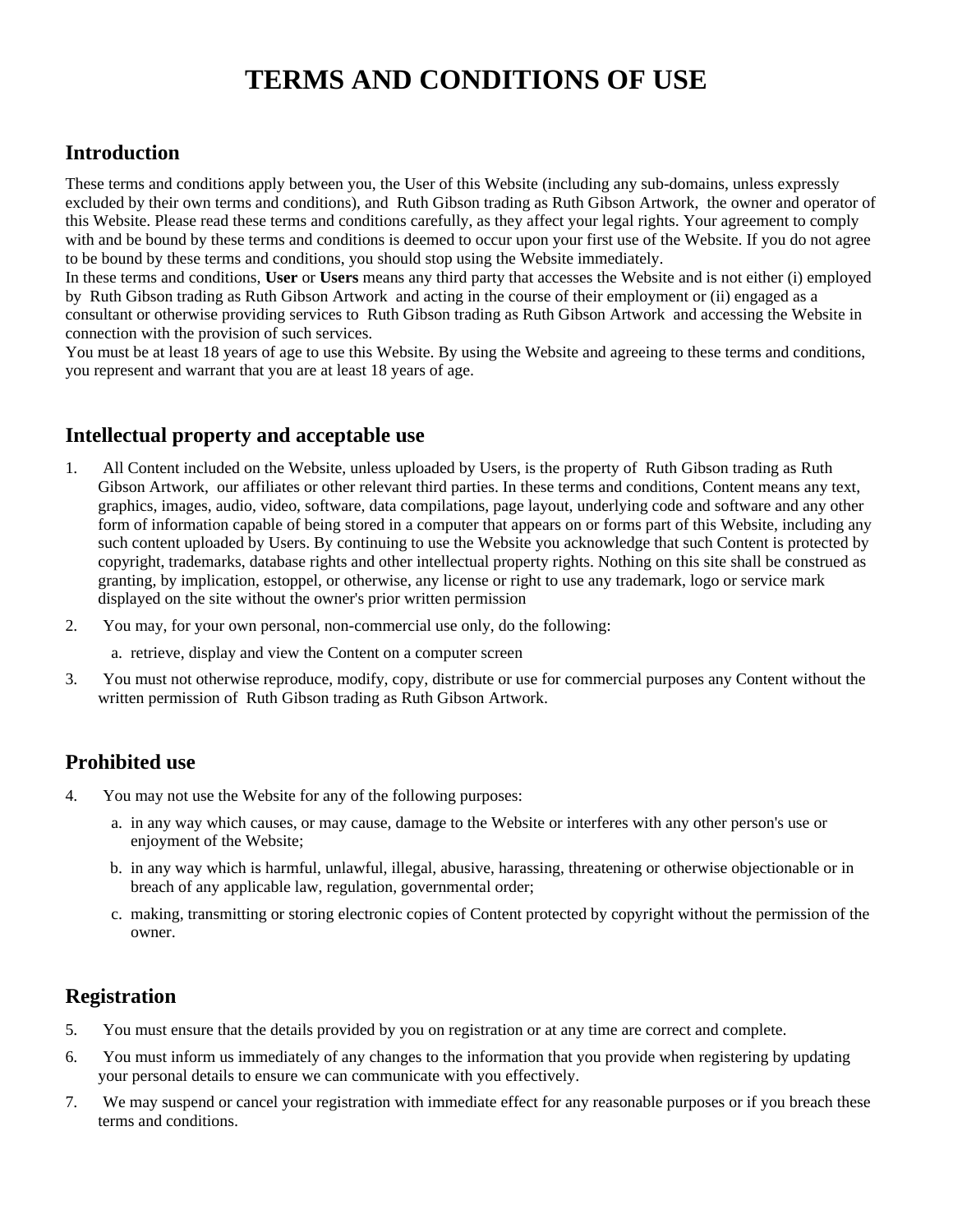8. You may cancel your registration at any time by informing us in writing to the address at the end of these terms and conditions. If you do so, you must immediately stop using the Website. Cancellation or suspension of your registration does not affect any statutory rights.

#### **Links to other websites**

- 9. This Website may contain links to other sites. Unless expressly stated, these sites are not under the control of Ruth Gibson trading as Ruth Gibson Artwork or that of our affiliates.
- 10. We assume no responsibility for the content of such Websites and disclaim liability for any and all forms of loss or damage arising out of the use of them.
- 11. The inclusion of a link to another site on this Website does not imply any endorsement of the sites themselves or of those in control of them.

## **Privacy Policy and Cookies Policy**

12. Use of the Website is also governed by our Privacy Policy and Cookies Policy, which are incorporated into these terms and conditions by this reference. To view the Privacy Policy and Cookies Policy, please click on the following: www. ruthgibsonartwork.com/privacypolicy and .

## **Availability of the Website and disclaimers**

- 13. Any online facilities, tools, services or information that Ruth Gibson trading as Ruth Gibson Artwork makes available through the Website (the **Service**) is provided "as is" and on an "as available" basis. We give no warranty that the Service will be free of defects and/or faults. To the maximum extent permitted by the law, we provide no warranties (express or implied) of fitness for a particular purpose, accuracy of information, compatibility and satisfactory quality. Ruth Gibson trading as Ruth Gibson Artwork is under no obligation to update information on the Website.
- 14. Whilst Ruth Gibson trading as Ruth Gibson Artwork uses reasonable endeavours to ensure that the Website is secure and free of errors, viruses and other malware, we give no warranty or guaranty in that regard and all Users take responsibility for their own security, that of their personal details and their computers.
- 15. Ruth Gibson trading as Ruth Gibson Artwork accepts no liability for any disruption or non-availability of the Website.
- 16. Ruth Gibson trading as Ruth Gibson Artwork reserves the right to alter, suspend or discontinue any part (or the whole of) the Website including, but not limited to, any products and/or services available. These terms and conditions shall continue to apply to any modified version of the Website unless it is expressly stated otherwise.

## **Limitation of liability**

- 17. Nothing in these terms and conditions will: (a) limit or exclude our or your liability for death or personal injury resulting from our or your negligence, as applicable; (b) limit or exclude our or your liability for fraud or fraudulent misrepresentation; or (c) limit or exclude any of our or your liabilities in any way that is not permitted under applicable law.
- 18. We will not be liable to you in respect of any losses arising out of events beyond our reasonable control.
- 19. To the maximum extent permitted by law, Ruth Gibson trading as Ruth Gibson Artwork accepts no liability for any of the following:
	- a. any business losses, such as loss of profits, income, revenue, anticipated savings, business, contracts, goodwill or commercial opportunities;
	- b. loss or corruption of any data, database or software;
	- c. any special, indirect or consequential loss or damage.